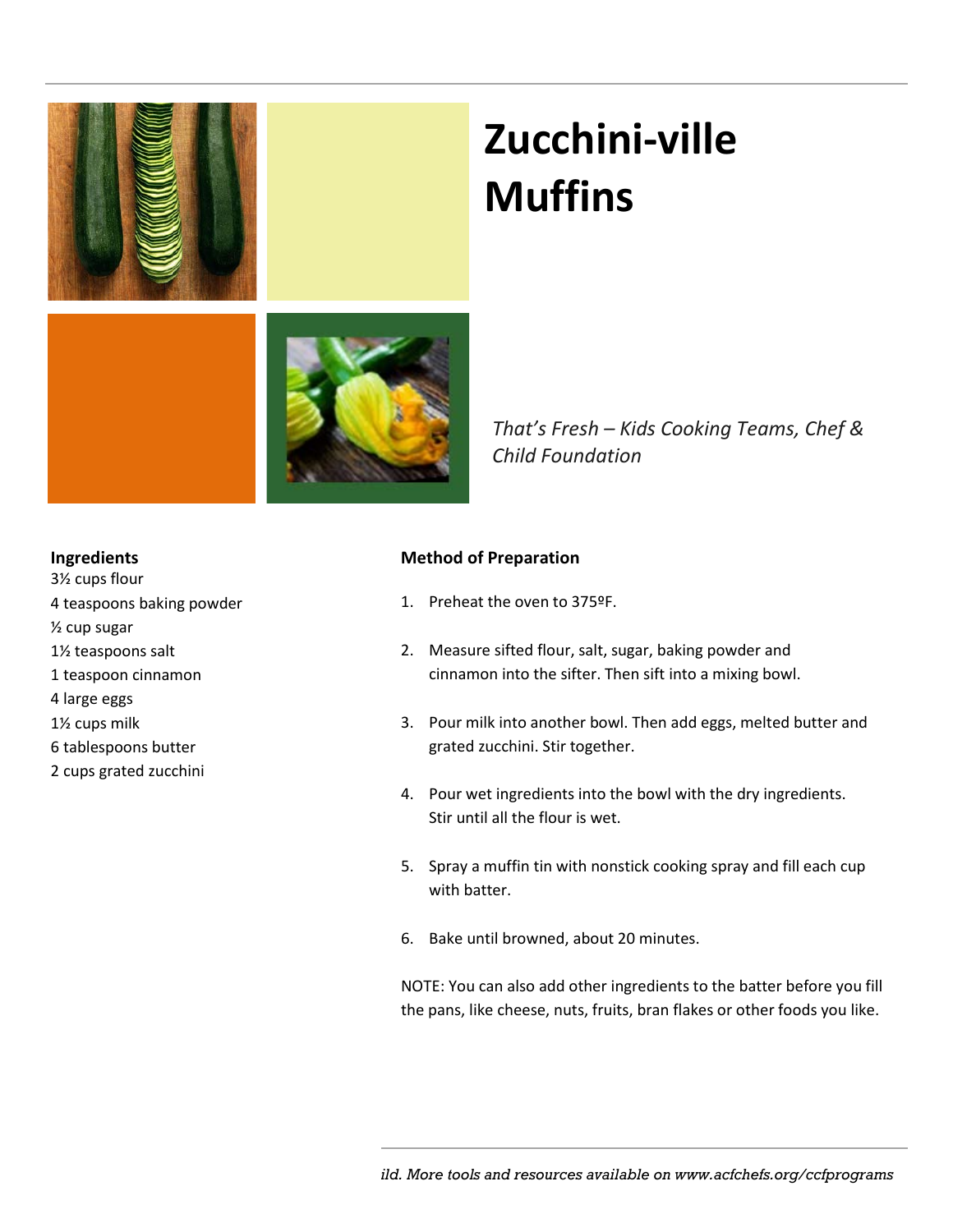

### **Vegetable Soup**

*Chef & Child Foundation Recipe Collection, ACF Columbus Chapter*

### **Ingredients**

- 1 can green beans, drained
- 1 can pinto beans
- 1 can corn
- 2 potatoes, peeled and diced
- 2 carrots, scrubbed, peeled, sliced thin
- 1 can tomatoes (do not drain)
- ½ cup barley
- 1 onion, chopped
- 1 zucchini, chopped
- 1 tablespoon oregano

### **Method of Preparation**

- 1. Put barley, onions, zucchini and carrots in soup pot.
- 2. Add water to cover plus 2 cups. Simmer until barley is tender.
- 3. Add canned vegetables and oregano.
- 4. Simmer until soup is hot. Serve.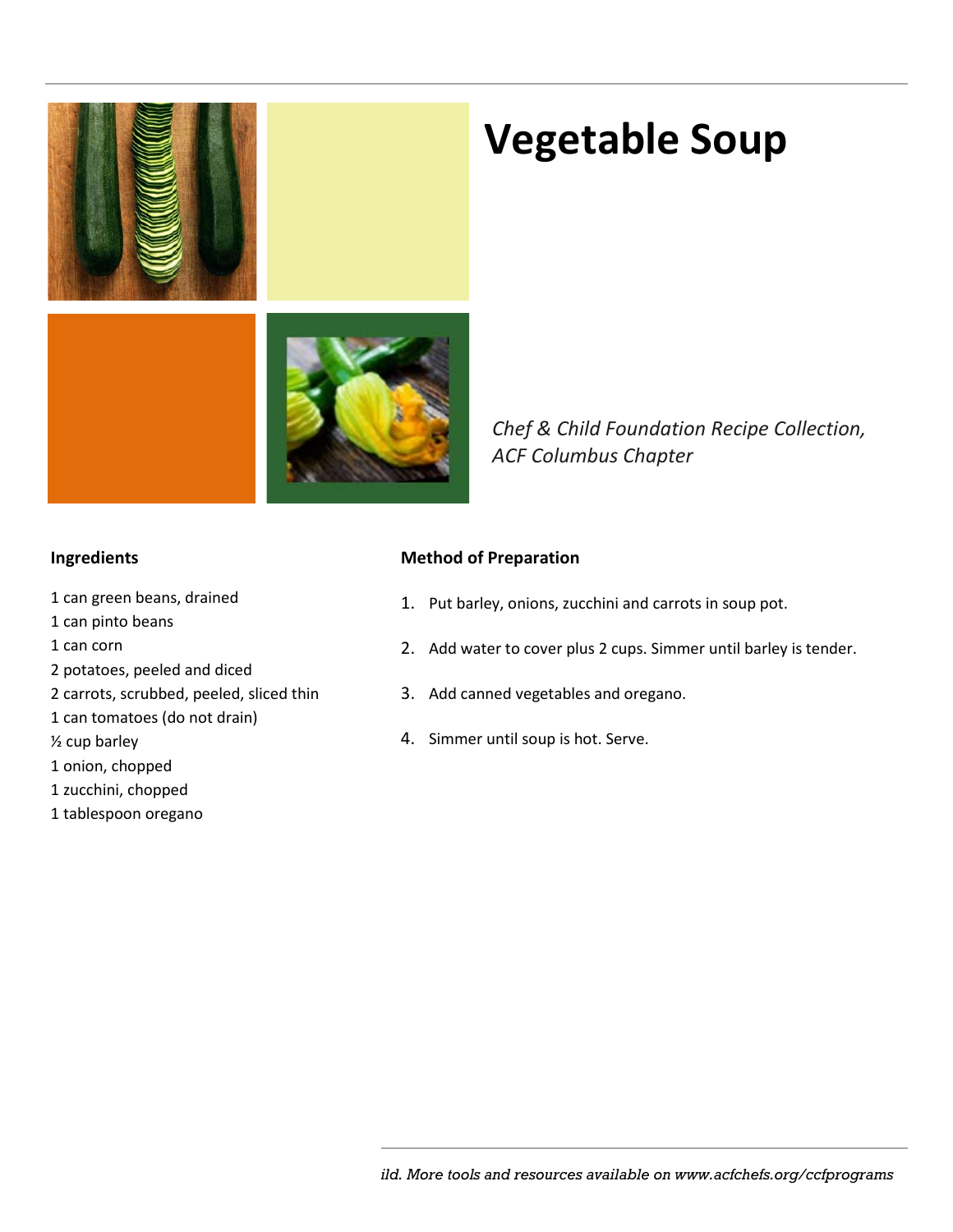

# **Parmesan Zucchini with Tomatoes and Basil**

*John Selick, CEC, executive chef, Ahuja Medical Center, Chef & Child, Chefs Move to School subcommittee member*

### **Ingredients**

- 1 large zucchini, ½ inch thick slices 1 cup cherry tomatoes, sliced in half
- 3 tablespoons olive oil
- ¼ cup parmesan cheese, grated
- Fresh basil, rough chopped
- Salt and pepper to taste

### **Method of Preparation**

- 1. Season zucchini with salt and pepper; toss with olive oil. Cook zucchini on hot grill until nicely toasted on both sides.
- 2. Put them in a mixing bowl with sliced cherry tomatoes. Sprinkle with parmesan cheese while still warm.
- 3. Toss together with fresh basil.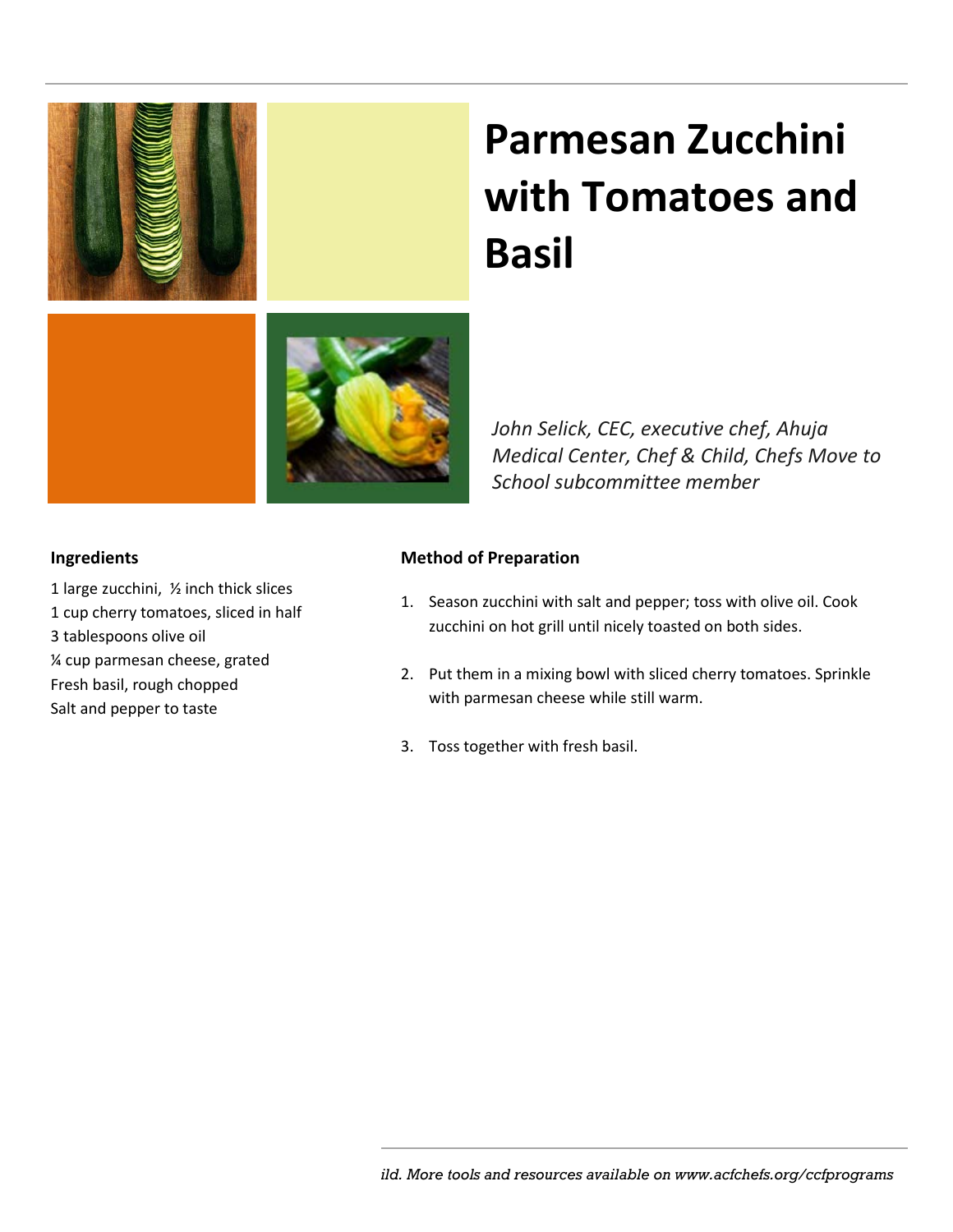

#### **Ingredients**

6 cups organic vegetable broth

28-ounce can diced tomatoes

15-ounce can cannellini beans, drained and rinsed

15-ounce can kidney beans, drained and rinsed

2 cups frozen green beans

4 medium carrots, chopped

1 medium zucchini, chopped

1 stalk celery, chopped

- 1 medium onion, chopped
- 2 tablespoons dried Italian seasoning
- 1 bay leaf
- 4 garlic cloves, minced
- 1 teaspoon salt
- 3/4 teaspoon pepper

1 cup cooked (or 2 ounces of dry) whole-grain elbow pasta

2 cups fresh baby spinach

Garnish: 1 1/4 cups freshly grated Parmesan cheese (optional)

### **Slow Cooker Minestrone Soup**



*http://www.eatright.org/kids/recipe.aspx?id =6442479166&term=zucchini*

### **Method of Preparation**

- 1. Combine ingredients, except pasta and baby spinach, in a 6- or 7 quart slow cooker. Cover and cook on low for 7 to 8 hours.
- 2. Increase heat to high. Stir in pasta and spinach. Cover and cook 15 minutes or until pasta is done.
- 3. Remove bay leaf before serving. Sprinkle each serving with 2 tablespoons grated Parmesan cheese, if desired.

Cooking Tip: Organic vegetable broth is lower in sodium than regular canned vegetable broth.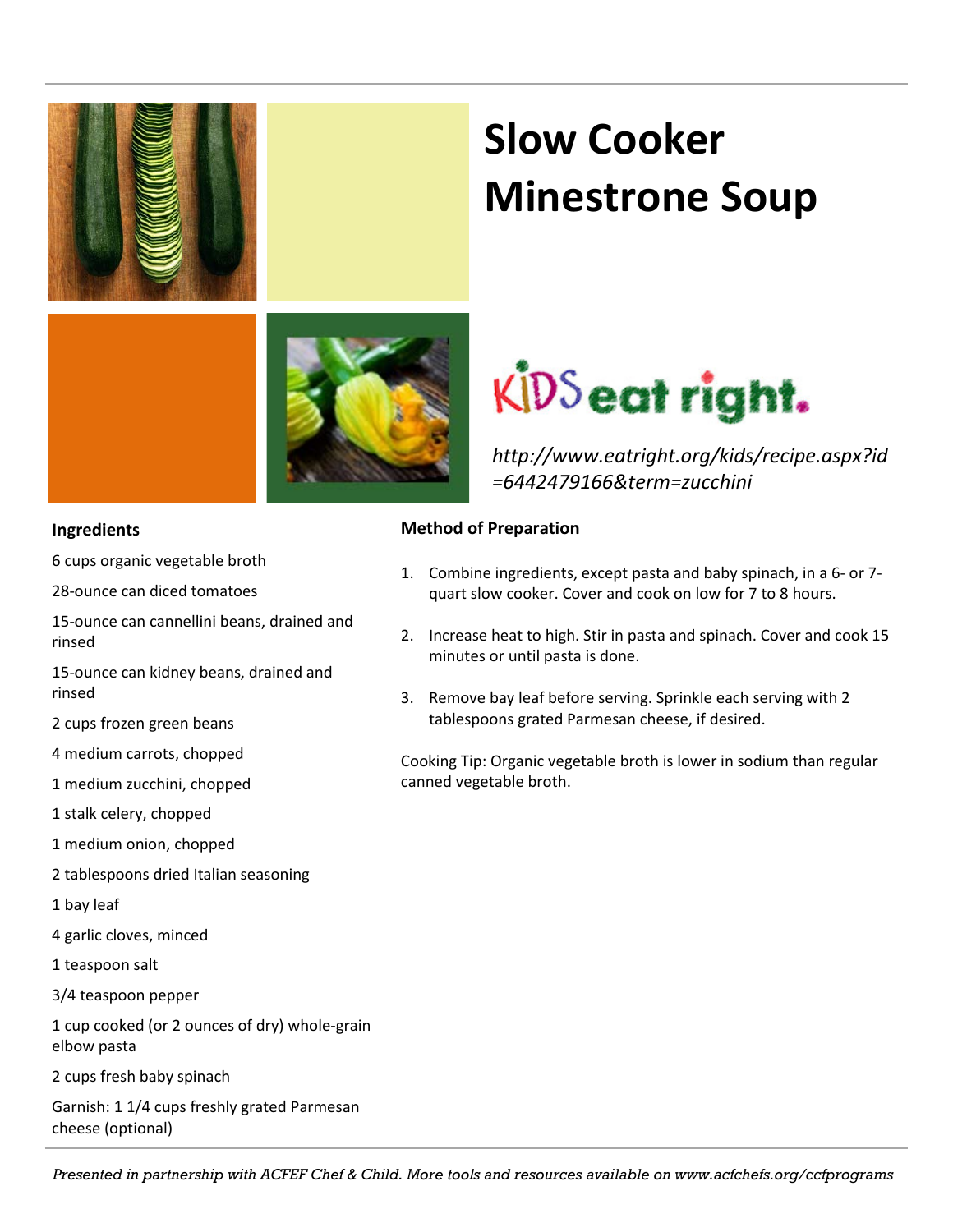

## **Chocolate Zucchini Cupcakes**



*http://www.eatright.org/kids/recipe.aspx?id =6442463728&term=zucchini*

### **Ingredients**

- 1 cup zucchini, grated
- 1 cup applesauce, unsweetened
- 1 teaspoon vanilla extract
- ½ cup agave nectar, divided
- ¼ cup brown sugar
- 1 cup whole wheat flour
- ½ cup all purpose, unbleached flour
- ¼ cup flaxseed, ground
- ½ teaspoon baking powder, low sodium
- 1 teaspoon baking soda
- 1 ½ teaspoons ground cinnamon, divided
- ½ teaspoon ginger, ground
- ¼ teaspoon cloves, ground
- ¼ teaspoon nutmeg, grated
- ½ cup cocoa, unsweetened

### **Method of Preparation**

- 1. Preheat oven to 350°F and line muffin cups with paper liners.
- 2. Put grated zucchini in paper towels and squeeze out as much water as possible. Set aside.
- 3. In large mixing bowl, add applesauce, vanilla extract, ¼ cup agave and mix thoroughly.
- 4. Add flours, baking soda, baking powder, flaxseeds, 1 teaspoon cinnamon and other spices, and mix well. Add cocoa and mix thoroughly.
- 5. Add zucchini mixture and stir thoroughly.
- 6. Fill paper liners with chocolate zucchini batter to ¾ full. Bake for approximately 20 minutes or until a toothpick comes out clean from the center of cupcake.
- 7. Mix ¼ cup agave with ½ teaspoon cinnamon in small bowl. Before serving, drizzle agave mixture over cupcakes as icing and enjoy!